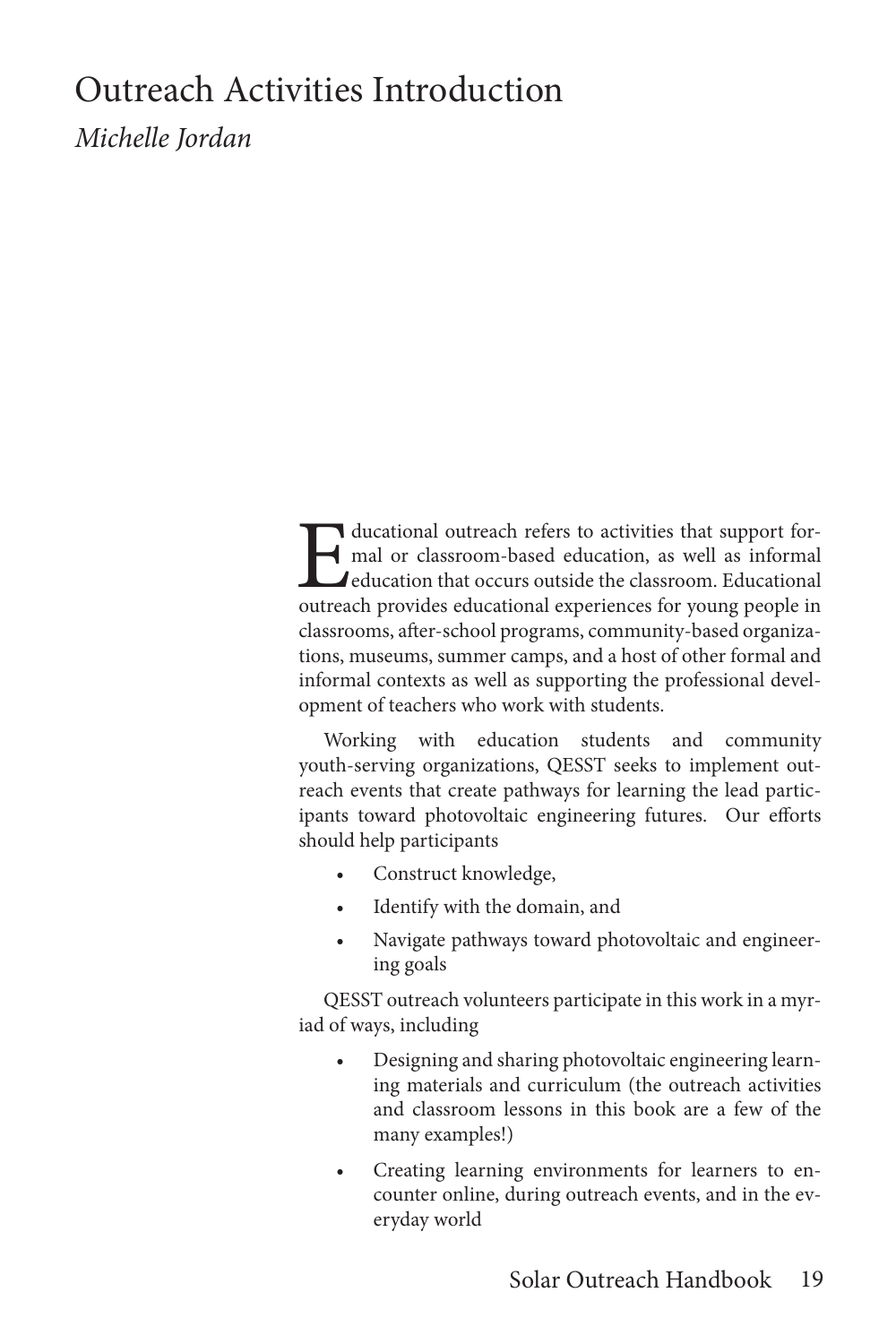Teaching the community about core disciplinary ideas and crosscutting concepts, and mentoring learners into engineering practices

Here are some Tips and Good Practices shared by QESST Education leaders and outreach leaders.



### Tips on Preparing for Outreach Events

*Tiffany Rowland, QESST Outreach Coordinator*

- **Email the host prior to coming**: Do you have a table? Ask about space, and number of participants.
- **• Know your audience**: What are the demographics and age levels of students? What is their prior knowledge and experience related to the activities you plan to present?
- **• Have a plan**: What lesson/activity are you teaching? Do you understand the anticipated learning outcomes?
- **• Be prepared**: Do you have the necessary materials to complete your lesson? Have you personally "walked through" all the steps necessary to teach and participate in the activity?
- **Expect the unexpected!** Just go with the flow, and remember you are making a difference!
- **• HAVE FUN!**

# Tips for Motivating and Engaging Outreach Participants

*Stefi Weisburd, University of New Mexico Outreach Coordinator*

- If you do a presentation, pick big vivid, captivating, unusual or funny images and use few words on slides. Ask as many questions throughout the presentation as you can. Act silly sometimes.
- Talk about the social consequences of engineering. Students listen very attentively, for instance, when I describe how solar-powered LED lamps given to the women in a town in Mali resulted in a night school and health clinic for the town.
- To engage girls in engineering, emphasize that engineering needs people who are interested in a lot of different things; you don't have to be coding every free moment of your life to belong in engineering. I like to show videos from Engineer Your Life that amplify that message.
- Bring it home there are 18,000 people in New Mexico who do not have access to an electric grid. Some live just a few miles from Albuquerque. A company in Albuquerque makes most of the solar cells for satellites. Also, if it's possible, have college or high school students who grew up in the area conduct the outreach.

# 20 OUTREACH ACTIVITIES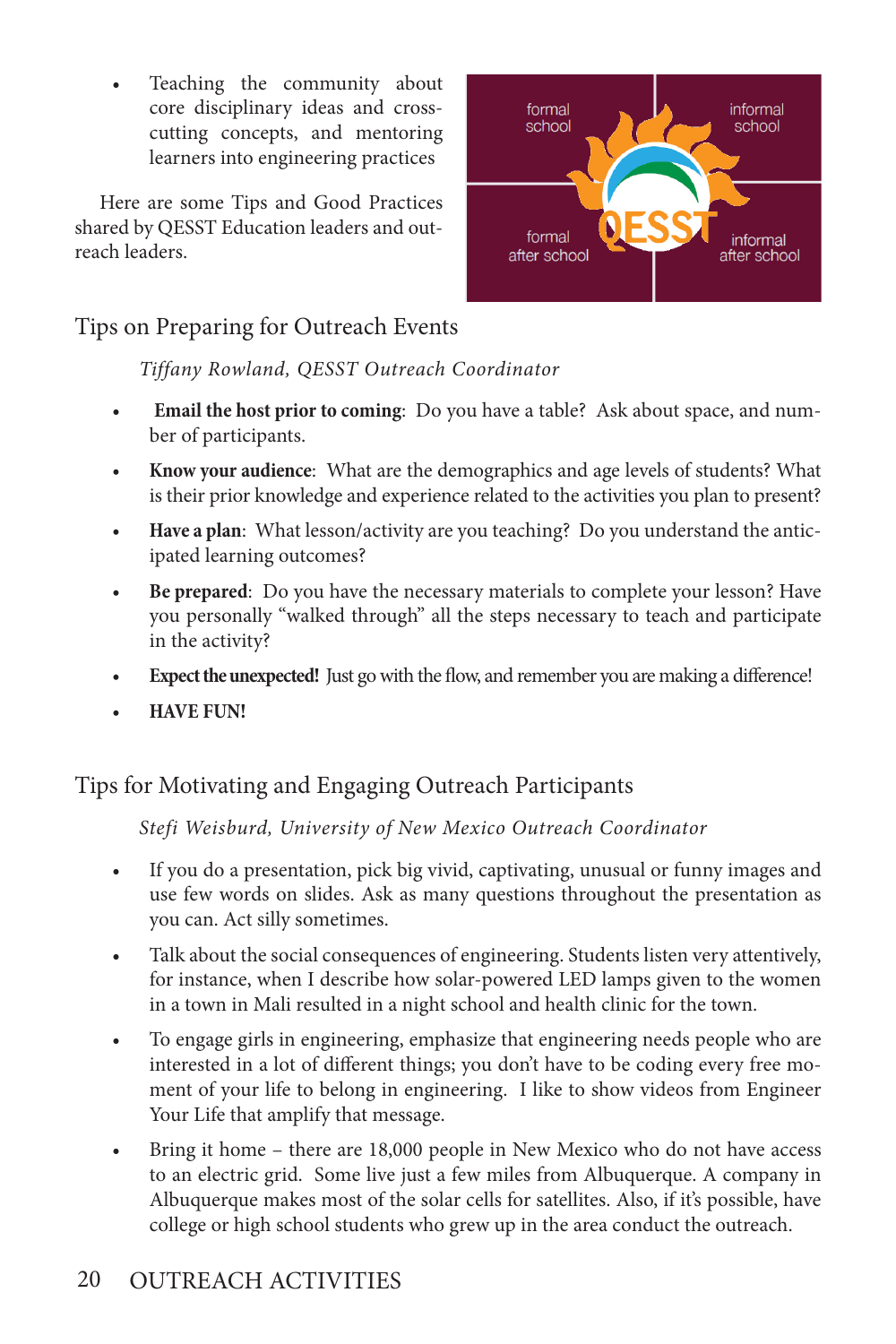

#### 3-minute Strategies for Active Learning

- Research suggests that learning is more likely when participants are **interactive**, explaining ideas and elaborating on their thinking with peers (Chi & Wiley, 2014).
- **• Think-Pair-Share**: Pose a question to which individuals think of own answer; two individuals then pair up to discuss their individual answers; pairs then share with a group.
- **• Peer Instruction**: Pose a multiple-choice question to all participants who think a minute by themselves and then respond with an answer shown by 1-5 fingers; if answers split give 2-minute small-group discussion.
- **• One Explain-One question**: Give participant-pairs a problem; one partner be the explainer and the other be the questioner who asks for elaboration and further explanation; then reverse.
- **• White boarding**: Small groups are given a few different short problems; they use white boards to solve problems; they then report out their solution to the whole group.

What other smart teaching moves do you use in outreach?

#### Collected Wisdom of QESST Scholars

Outreach leaders at QESST ASU are implementing "event debriefings" to inform the continual improvement of their outreach efforts. At the immediate close of an event, the outreach team gathers for 10 to 15 minutes to discuss: What went well and what can we improve?

Here are some insights shared at event debriefings.

The entire outreach team should meet at least 30 minutes before an outreach activity to "talk through and walk through" the entire sequence of their planned activities.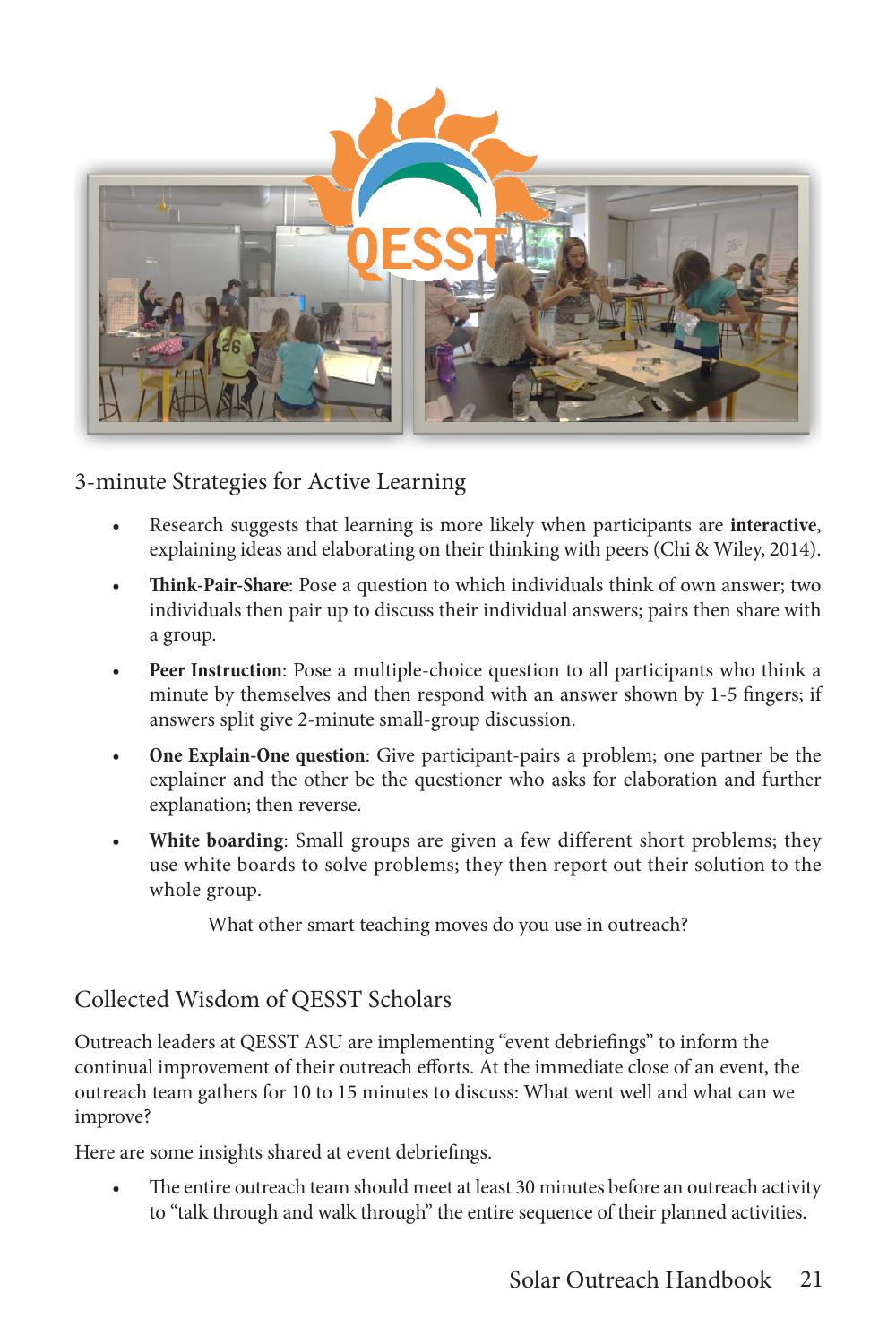- Avoid overloading participants with too much information at once. Instead, engage participants in iterative cycles of learning: (a) get a little information, (b) do something, (c) explain what you did and get feedback, (d) do something again in a different way, coupled with expert explanation.
- As a general rule, young learners can only actively listen for 10 to 20 minutes. Use "just in time" learning: tell a little, do a little, tell a little, do a little…
- Model good engagement and attention no texting while others are teaching!
- Explicitly communicate the VALUE of an activity (why is it important) and the EXPECTATION that participants can be successful.



#### How much time do you have?

Learning takes place over time and there is little we can do to rush the process of coming to awareness, gaining knowledge, applying knowledge, and identifying with and committing one's self to a discipline. So, we must be careful not to overload learners with information. Limit new vocabulary – people have difficulty making sense of information with too many unfamiliar words.

# 7 Reasons Why You Should do Outreach

#### *Silvana Ayala, University of Arizona*

Outreach is awesome for bringing engineering activities to students that would otherwise not have access to it. The goal is to engage students in the coolness of science, to break down their fear of math, to increase representation of women and minorities in all of STEM fields, and in general to form better, more prepared students. Moreover, teaching others has long been shown through educational research to be one of the best ways to learn. Thus, when QESST Scholars participate in outreach, they are supporting not only the larger community, but also their own learning trajectories. However, some college and graduate students are discouraged from doing any activities other than lab research, and they miss out on (or don't see) the value of outreach for themselves. So, here are 7 reasons why you should participate in Outreach, for your own benefit:

- 1) **Publicizes your research.** Maybe 4th graders will not understand the intricacies of the research that you've devoted years into, but planting seeds of ideas or showing people that things are happening in your area is very important to create momentum. Reaching a wider audience gives your area more credibility and impact.
- 2) **Makes funding agencies happy.** A lot of grant proposals include sections asking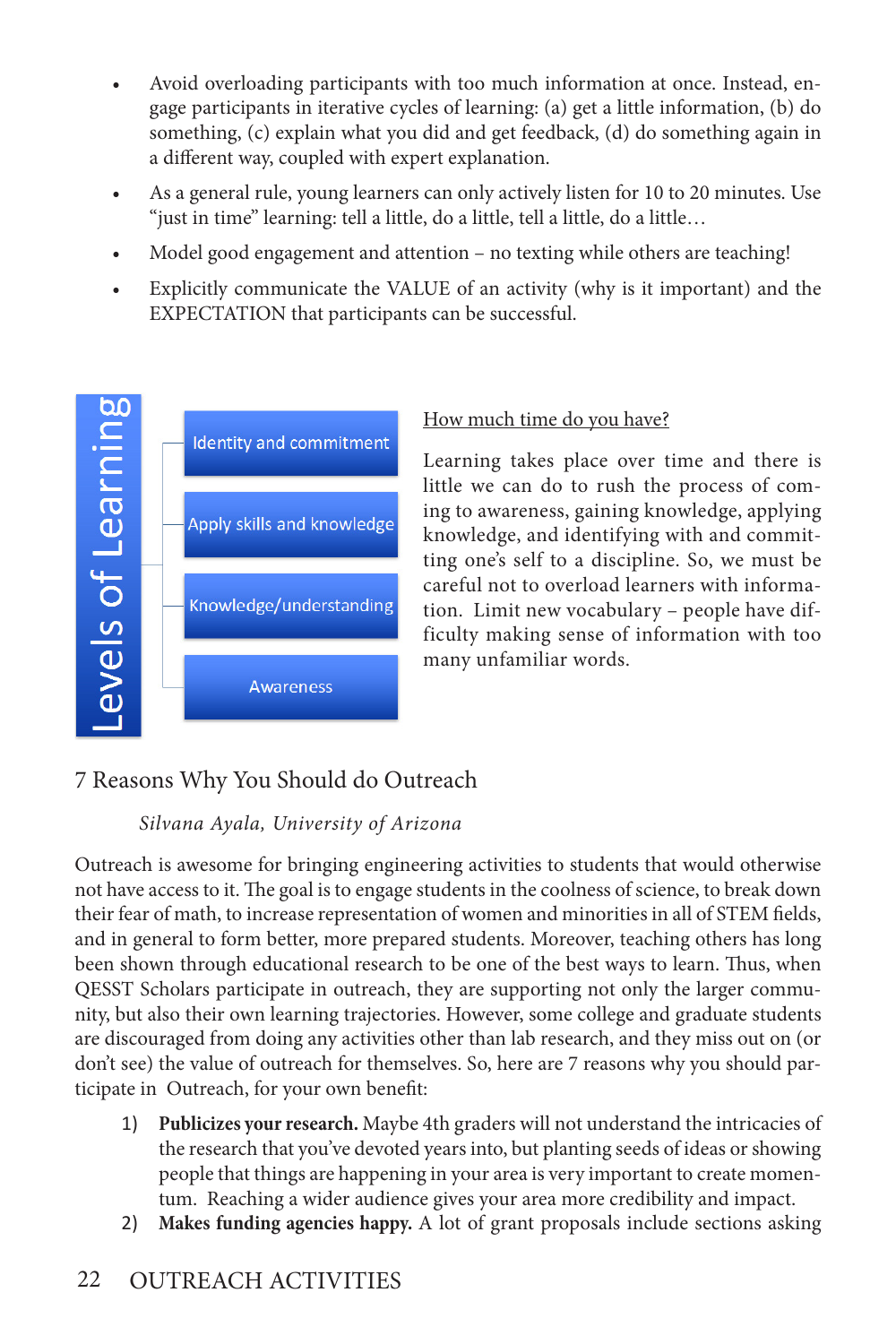how your research will impact society, and doing outreach is a direct way of giving back and expanding knowledge.

3) **Brings you back to basics.**  As you advance on your career, you learn the basics of your area, then you learn the sometimes asphyxiating math, theories, and stateof-the-art research, and the knowledge tower grows taller, and taller, and taller. It is easy to forget your



foundations if you don't dust them off now and then. Even if it's scary to find out you have "expert blind spots", what better scenario than to find out during outreach where you can turn it into a "curiosity" opportunity for you and the students, and get to feel that astonishment at the wonders of the world again?

- 4) **Teaches you how to teach.** Being able to explain your research with different levels of depth to different audiences ensures that you know your topic from the foundations, the big picture, to the little details.
- 5) **Builds relationships others won't build.** Participating in outreach connects you with peers, teachers, parents, adults and kids with unique stories and points of view on the world. You might find mentors, collaboration opportunities, or just many more reasons to remember why what you do is important.
- 6) **It's not only "out-reach" but "in-reach".** Doing outreach generates dialogue with other areas, and in a multi-disciplinary world this only leads to progress. If you are not establishing dialogue with people of other fields, you are missing critical opportunities for breaking new ground!
- 7) **And last but not least: it is an investment in the future of STEM.** Some of those kids, teenagers or adults who you are educating will hold a vote and hold a say in the future of funding for education, and will become leaders of schools, universities, companies and even government. Showing them that STEM opportunities are all around us, and that learning matters, is putting coins into a piggy bank that will eventually support or fund future generations of graduate students. Okay, this one is not totally for your benefit but, you see what we mean? Outreach is an important part in the life-cycle of STEM, so make sure to save some space in your agenda to join one of the many activities going on in QESST, and in your University, for outreach.